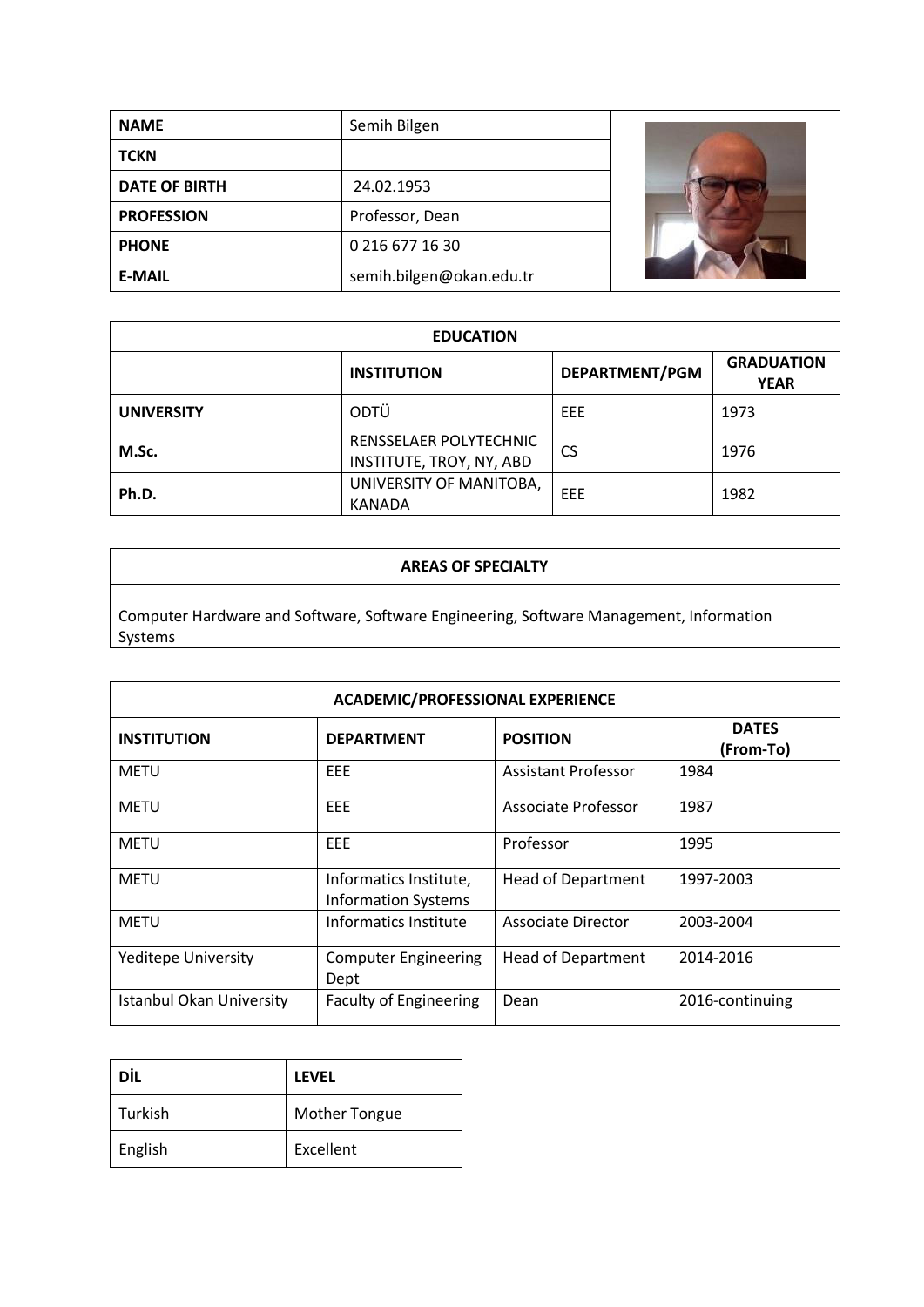|               | Reading: Very good, |
|---------------|---------------------|
| <b>French</b> | Writing: Medium,    |
|               | Speaking: Medium    |

#### **PATENTS**

Bereketli, A., Bilgen, S., US2015036463 (A1) - SENSOR FOR REMOTELY POWERED UNDERWATER **ACOUSTIC SENSOR NETWORKS (RPUASN)** 

Bereketli, A., Bilgen, S., TR 2013 09368B - Uzaktan enerji beslemeli sualtı akustik algılayıcı ağlar (ubsaaa) için algılayıcı

| <b>PROJECTS</b>    |                                        |                                                             |
|--------------------|----------------------------------------|-------------------------------------------------------------|
| <b>PROJE ISMI</b>  | <b>DESTEK VEREN</b><br>KURUM/YIL/BÜTÇE | PROJEDEKİ GÖREVİ<br>(Yürütücü/Araştırmacı olarak)           |
| <b>OPINA</b>       | EU, IPA, 2020-2023                     | Senior Representative of the End<br><b>Recipient (SRER)</b> |
| <b>RECIPROCITY</b> | EU H2020 2021-2023                     | Istanbul Okan University Team<br>Leader                     |
|                    |                                        |                                                             |
|                    |                                        |                                                             |
|                    |                                        |                                                             |
|                    |                                        |                                                             |

#### **PUBLICATIONS**

#### **International Refereed Journals**

#### On communications networking and mathematical models:

- 1. Deligönül, Z.Ş., Bilgen, S., "Solution of the Volterra Equation of Renewal Theory with Galerkin Technique, Using Cubic Splines", J. Statist, Comput, Simul., 20, 1984, 37-45.
- 2. Bilgen, S., Deligönül, Z.Ş., "A Note on the Choice of Numerical Integration Scheme in Solving the Renewal Equation", J.Statist.Comput.Simul., 20, 1984, 81-84.
- 3. Bilgen, S., Deligönül, Z.Ş., "Weibull Renewal Equation Solution", Computing, 39, 1987, 71-76.
- 4. Bilgen, S., Aykut, M., Ekinci, O., "A Forms Class Virtual Terminal Service Project", Computer Networks and ISDN Systems, 14, 1987, 305-309.
- 5. Bilgen, S., Altıntaş, O., "An Approximate Solution for the Resequencing Problem in Packet-Switching", IEEE Trans. Comm., 42:2/3/4, 1994, 229-232.
- 6. Salamah, M., Bilgen, S., "Distributed Memory Multiprocessor Communications", ELEKTRIK, Turkish Journal of Electrical Engineering and Computer Sciences, 4:1-2-3, 1996, 1-23.
- 7. Kocyiğit, A., Bilgen, S., "Statistically Predictive Optimal Routing and Wavelength Assignment
- 8. in All-Optical Networks", Optical Networks Magazine, 4:6, November/December 2003, 121-133.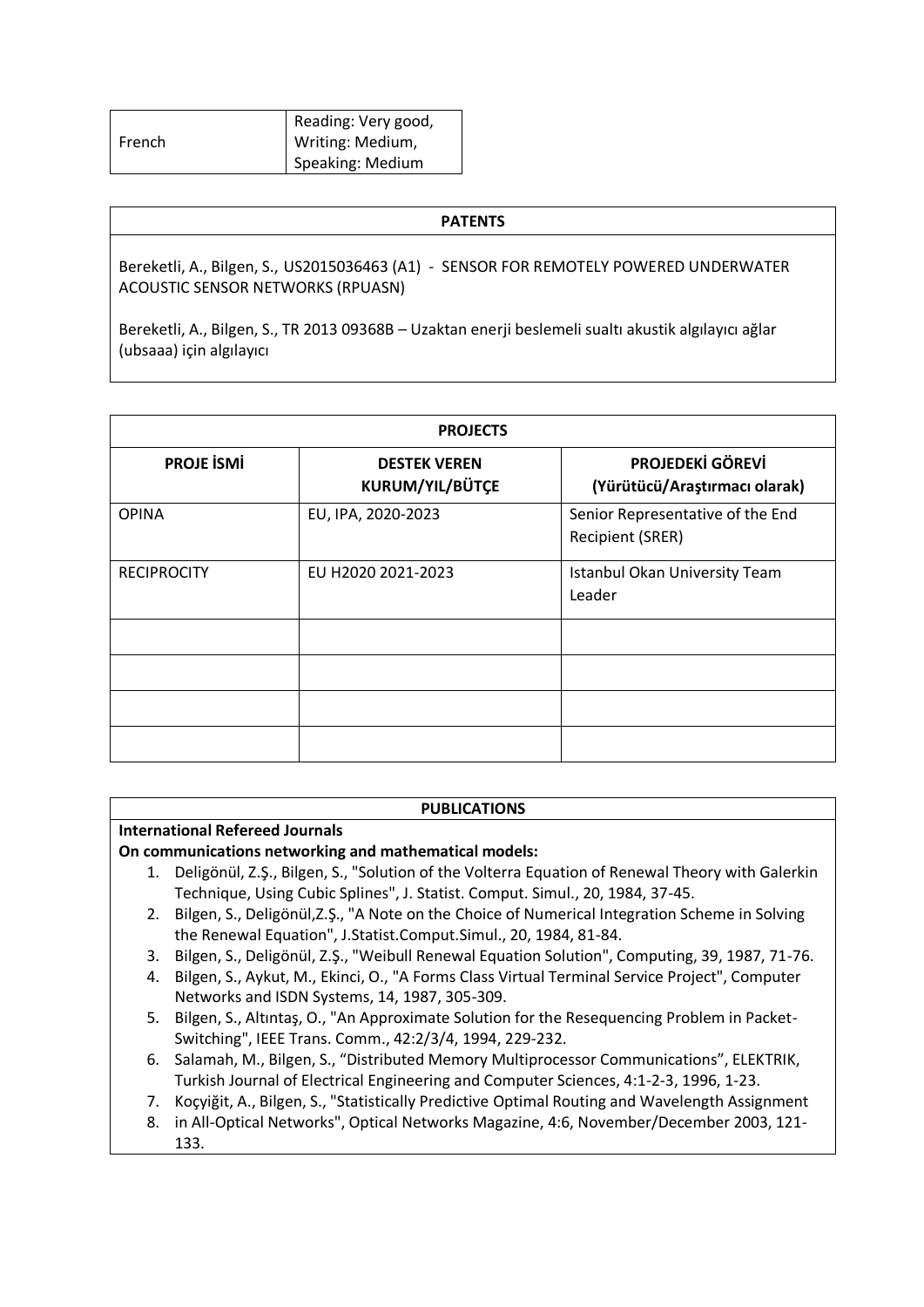- 9. Gökişik, D., Bilgen, S., "Neural Network Based Optical Network Restoration with Multiple Classes of Traffic", Lecture Notes in Computer Science, Volume 2869/2003, Computer and Information Sciences - ISCIS 2003, pp. 771-778.
- 10. Gökişik Karpat, D., Bilgen, S., "Distributed Restoration in Optical Networks using Feed-forward Neural Networks", Photonic Network Communications, 12:1, July 2006, pp. 53-64.
- 11. Bereketli, A., Bilgen, S., "Remotely Powered Underwater Acoustic Sensor Networks", IEEE Sensors, December 2012, pp 3467-3472.

# On information systems:

- 1. Özkan, S., Hackney, R.A., Bilgen, S., "Process Based Information Systems Evaluation: Towards the attributes of 'PRISE'", Journal of Enterprise Information Management, 20: 6, 2007, pp. 700  $-725.$
- 2. Atalag K, Bilgen S, Gur G, Boyacioglu S, "Evaluation of the Turkish translation of the Minimal Standard Terminology for Digestive Endoscopy by development of an endoscopic information system", Turkish Journal of Gastroenterology (SCIE), 18:3, 2007, pp. 157-164.
- 3. Özkan, S., Çakır, M, Bilgen, S. "A Maturity Based Qualitative Information Systems Effectiveness Evaluation of a Public Organization in Turkey", Journal of Cases on Information Technology (JCIT), 10: 3, July-September 2008, pp.58-71, ISSN: 1548-7717; EISSN: 1548-7725.
- 4. Güçlü, N., Bilgen, S., "Modelling and Assessment of the Effectiveness of Government Information Technologies - Value Space Approach with a Public Sector Case Study in Turkey", Electronic Journal of Information Systems in Developing Countries - EJISDC, (2011) 45, 4, pp.  $1 - 30.$
- 5. Tanriöver, Ö.Ö., Bilgen, S., "A framework for reviewing domain specific conceptual models", Computer Standards & Interfaces, 33 (2011), pp. 448-464.
- 6. Chouseinoglou, O., İren, D., Karagöz, N. A., Bilgen, S., "AiOLoS: A model for assessing organizational learning in software development organizations". Information and Software Technology, Volume 55, Issue 11, November 2013, Pages 1904-1924, ISSN 0950-5849, http://dx.doi.org/10.1016/j.infsof.2013.05.004.
- 7. Yarlikas, S., Bilgen, S. "Cloud Computing Effectiveness Assessment", International Journal of Cloud Computing and Services Science (IJ-CLOSER) (2013), Vol.2, No.4, pp. 226-248.
- 8. Kahraman, G., Bilgen, S., "A framework for qualitative assessment of domain-specific languages", Software and Systems Modeling (2013), [DOI 10.1007/s10270-013-0387-8]
- 9. Uçar, E., Bilgen, S., "A Case-based Model for Assessing the Effectiveness of Information Systems Outsourcing", Journal of Information Technology Case and Application research
- 1. (JITCAR), 15 (3), 2013.
- 10. Chouseinoglou, O., Bilgen, S., "Introducing critical thinking to software engineering education", Software Engineering Research, Management and Applications, (2014) pp. 183-195. [DOI: 10.1007/978-3-319-00948-3\_12]
- 11. Yarlıkaş, S., Bilgen, S., "Measures for Cloud Computing Effectiveness Assessment", International Journal of Cloud Applications and Computing (IJCAC), 4:3, 2014, pp. 20-43.
- 12. Tüzün, E., Tekinerdoğan, B., Kalender, M. E., Bilgen, S., "Empirical evaluation of a decision support model for adopting software product line engineering", Information and Software Technology, Vol. 60, April 2015, pp. 77-101. doi:10.1016/j.infsof.2014.12.007
- 13. Tastekin, S.Y., Erten, Y.M., Bilgen, S., "Accounting for Product Similarity in Software Project Duration Estimation", International Journal of Software Engineering and Knowledge Engineering (IJSEKE), 26:1, 2016, 63-86.

# On music processing:

- 1. İzmirli, Ö., Bilgen, S., "A Model for Tonal Context Time Course Calculation from Accoustical Input". Journal of New Music Research, 25:3, 1996, 276-288.
- 2. Bora, U., Tufan, S., Bilgen, S., "A Tool for Comparison of Piano Performances", Journal of New Music Research, , 29:1, 2000, 85-99.

# **Papers in International Refereed Conferences**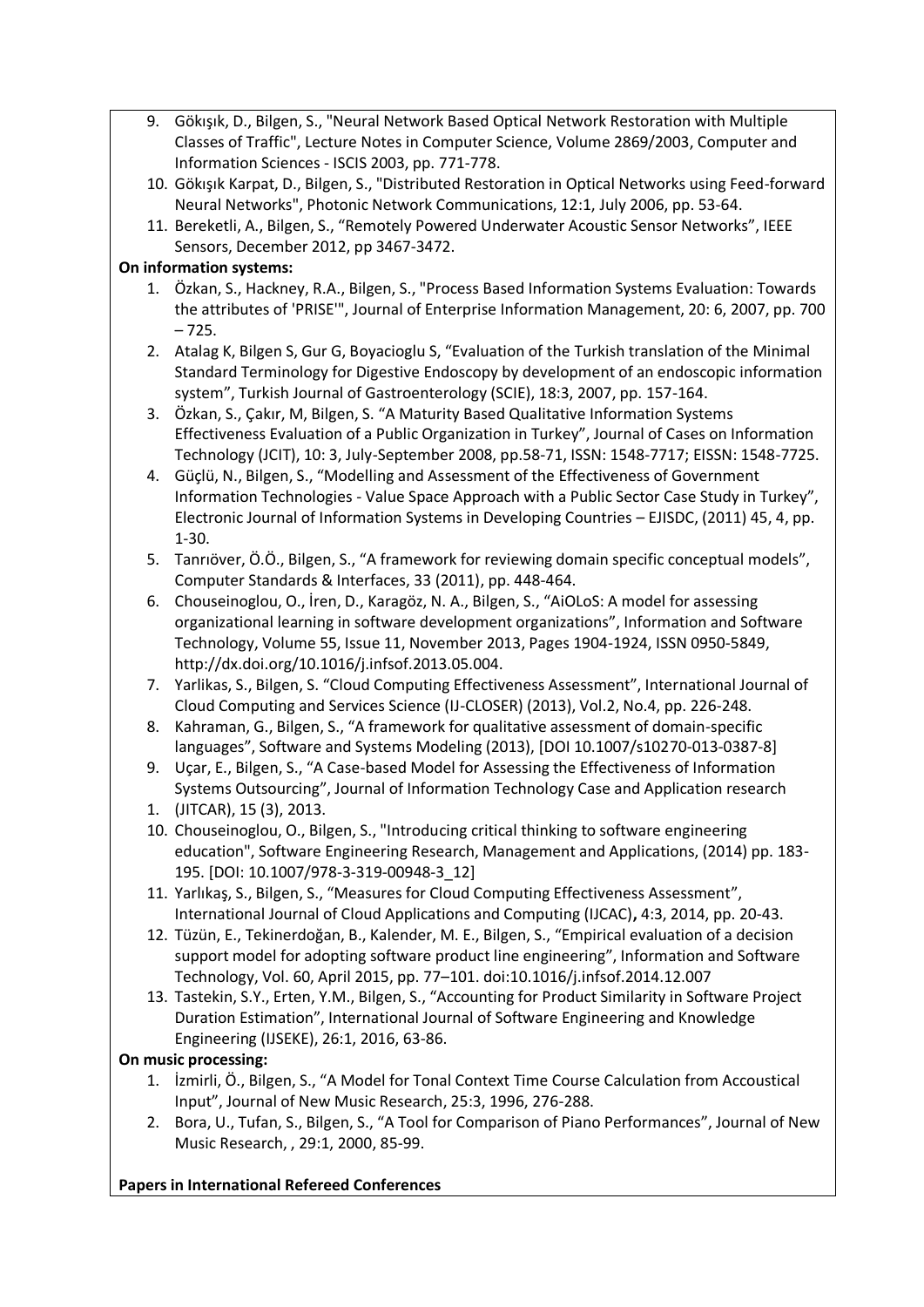### On communications networking and mathematical modeling:

- 1. Bilgen, S., Wexler, A., "Spline Boundary Element Solution of Dielectric Scattering Problems", 12. European Microwave Conference, Helsinki, 1982, 372-377.
- 2. Bilgen, S., "International Standards in Computer Networks and the Turkish Research Community", OECD Seminar on Information Technology and Development, Istanbul, 1986.
- 3. Ekinci, O., Bilgen, S., "Implementation of ISO Virtual Terminal Protocol over MS-DOS", ISCISIII: Third International Symposium on Computer and Information Sciences, Izmir, 1988, 12-18.
- 4. Bilgen, S., "Rural Voice Communications in Turkey", OECD Seminar on the Regional Impact of Advanced Telecommunications Services, Sweden, 1990.
- 5. Altıntaş, O., Bilgen, S., "An Approximate Solution of the Resequencing Problem in Packet Switching Networks", NATO Advanced Research Workshop on Architecture and Performance Issues of High Capacity Local and Metropolitan Area Networks, France, 1990.
- 6. Salamah, M., Bilgen, S., "Structural Performance Analysis of the Generalized Hypercube", ISCISV: Fifth International Symposium on Computer and Information Sciences, Cappadocia, 1990.
- 7. Sut, E., Özdemir, T., Yücel, M.D., Bilgen, S., "Comparison of Reed-Solomon Decoder Implementations Based on Two Different Microprocessors", IEEE MELECON'91, Ljubljana, 1991, 614-617.
- 8. Altıntaş, O., Bilgen, S., "An Approximate Solution of the Heterogeneous Multi-Server Queueing Problem", IEEE MELECON'91, Ljubljana, 1991, 961-964.
- 9. Kuşdemir, L., Bilgen, S., "A Highly Parallelized Architecture for a DQDB Node", International Conference on Network Protocols, ICNP'93, San Francisco, 1993, 27-34.
- 10. Memișoğlu, T., Bilgen, S., "An Adaptive Hybrid ARQ Scheme Based on Exponentially Weighted Moving Averages for Slowly Time-Varying Communication Channels", IEEE International Symposium on Information Theory, Trondheim, 1994.
- 11. Memişoğlu, T., Bilgen, S., "An Adaptive Hybrid ARQ Scheme for Slowly Time-Varying Communication Channels", IEEE MELECON'94, Antalya, 1994.
- 12. Salamah, M., Bilgen, S., "An ATM Based Multiprocessor Communication Architecture", ISCIS X, International Symposium on Computer and Information Sciences, Kusadası, 1995, 785-792.
- 13. Bilgen, S., Salamah, M., "Performance of the Double-LIB Architecture", IEEE MELECON'96, Bari, Italy, 1996.
- 14. Germen, E., Bilgen, S., "A Statistical Approach to Determine the Nighbourhood Function and Learning Rate in Self-Organizing Maps", Progress in Connectionist-Based Information Systems, Proceedings of the 1997 International Conference on Information Processing and Intelligent Information Systems, ICONIP'97, Vol.1, 334-337, Springer, 1997.
- 15. Germen, E., Bilgen, S., "StatSOM Statistical Self Organizing Map", International Conference on NeuroComputing, NC'98, Vienna, 1998.
- 16. Basbuğoğlu, O., Bilgen, S., "A Distributed Minimal Congestion Routing Algorithm for WDM Networks", ISCIS XIV, International Symposium on Computer and Information Sciences, Kuşadası, 1999, 685-692.
- 17. Germen, E., Bilgen, S., "StatSOM: A Statistical Approach to Determine the Parameters of Kohonen's SOM", ISCIS XIV, International Symposium on Computer and Information Sciences, Kusadası, 1999, 763-770.
- 18. Koçyiğit, A., Bilgen, S., "Statistically Predictive Optical Wavelength Routing", ISCIS XV, International Symposium on Computer and Information Sciences, İstanbul, 2000, 358-365.
- 19. Demirci, T., Bilgen, S., "A Performance Study on Real-Time IP Multicasting", ISCC'03, Eighth IEEE International Symposium on Communications and Computers, Antalya, 2003.
- 20. Kahraman, G., Bilgen, S., "Wireless Application Protocol Transport Layer Performance", ISCC'03, Eighth IEEE International Symposium on Communications and Computers, Antalya, 2003. (Paper awarded "Honourable Mention in Simulation")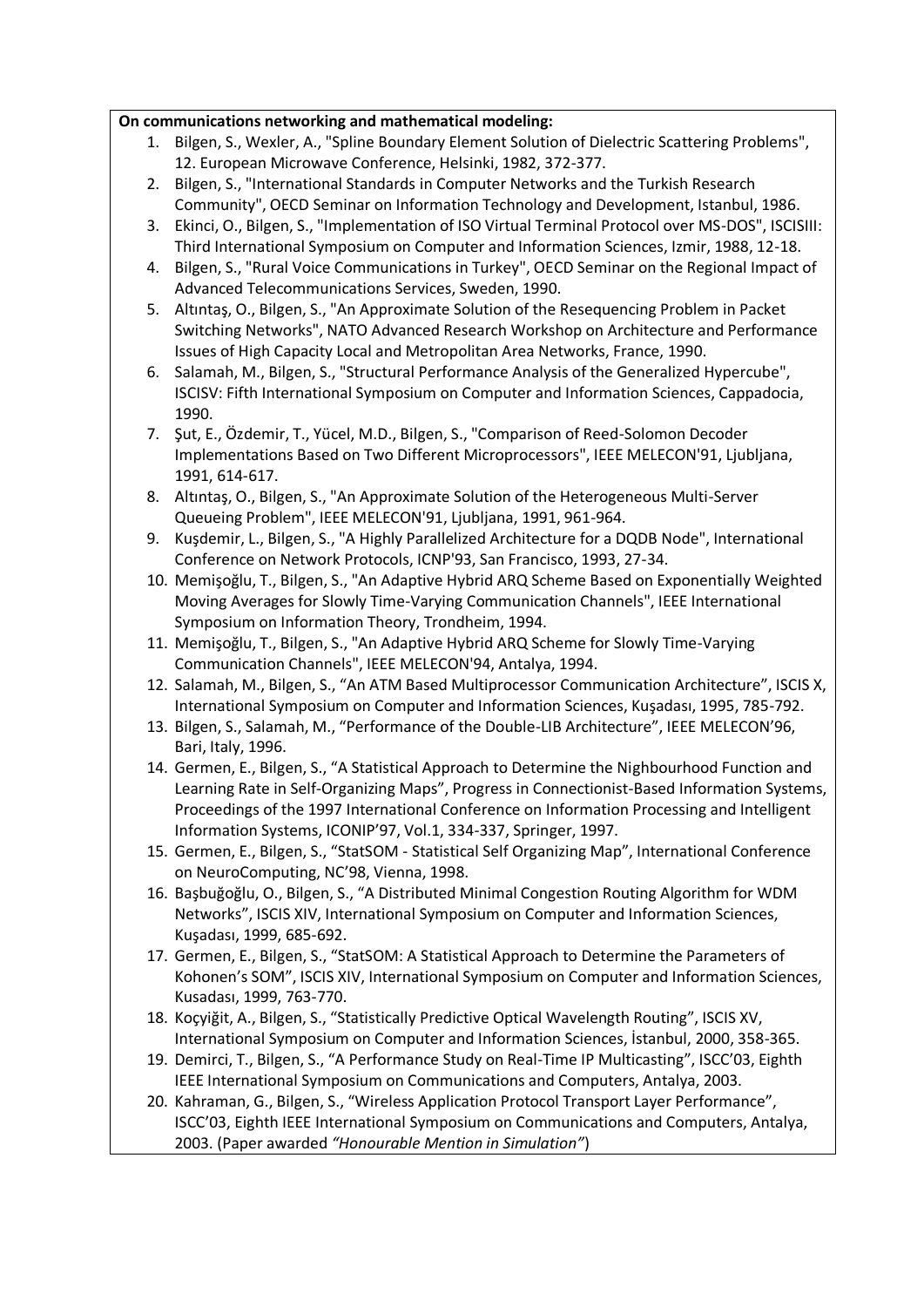- 21. Gökişik, D., Bilgen, S., "Distributed Restoration In Optical Networks Using Feed-Forward Neural Networks", ISCIS XVIII, International Symposium on Computer and Information Sciences, Antalya, 2003.
- 22. T. Demirci, A. Kalaycioglu, O. Salor, S. Pakhuylu, M. Dagli, T. Kara, S. Bilgen, U. Sezen, I. Cadirci and M. Ermis, "National PQ Monitoring Network for Turkish Electricity Transmission System", IEEE Instrumentation and Measurement Technology Conference, 2007.
- 23. Bereketli, A., Türken, H., Bilgen, S., "Cross Layer Power Adaptive CSMA/CA for Sink Powered Underwater Acoustic Sensor Networks," in Proc. 12th Annual Mediterranean Ad Hoc Networking Workshop (Med-Hoc-Net), pp. 26-33, Ajaccio, Corsica, France, June 2013.
- 24. Ghahremaninejadmianji, R., Bilgen, S., "Introducing a novel ROS-based Cooperative Autonomous Vehicles Planning simulation framework, CAVPsim", 8th International Conference on Vehicle Technology and Intelligent Transport Systems, VEHITS 2022, online.

# **On information systems:**

- 1. Bilgen, S., "Internet-Based Graduate Training: An Experience with Group Projects", SIMPLAC'2002, Latin American and Caribbean Symposium on Education, Science and Culture in the Information Society, Havana, 2002.
- 2. Özkan, S., Bilgen, S., "Notes Towards IS Assessment: A Comparison of two Models within the Context of the Internet", Proc. Int. Assoc. Development of Information Society (IADIS) International Conference WWW/Internet 2003, Algarve, Portugal, Vol.2, pp.1215-1219.
- 3. Özkan, S., Bilgen, S., "Merging of IT Process Quality Frameworks With Other Business Process Measurement Frameworks", Proc. 12th European Conference on Information Technology Evaluation, 2005, pp.366-376.
- 4. Atalağ, K., Bilgen, S., "Multi-Level Modeling and the Role of Archetypes in the Design of Health Information Systems: A Modeling Example in Endoscopy", HIBIT'07 International Symposium on Health Informatics and Bioinformatics, Antalya, Turkey, May 2007.
- 5. Tanriöver, Ö., Bilgen, S., "An Inspection Approach for Conceptual Models for the Mission Space Developed in Domain Specific Notations of UML", SIW'07 Fall Software Interoperability Workshop, Orlando, Florida, September 2007. (http://www.sisostds.org/conference/download.cfm?Phase ID=2&FileName=07F-SIW-031.pdf)
- 6. Tanriöver, Ö., Bilgen, S., "An Inspection Approach for Conceptual Models in Notations Derived from UML: A Case Study", ISCIS'07, International Symposium on Computer and Information Sciences, Ankara, November 2007.
- 7. Kaşıkçı, B.C.C., Bilgen, S., "Scalable Modeling of Software Product Line Variability", SPLC'09, International Software Product Line Conference, San Fracisco, August 2009, pp. 134-141.
- 8. Güçlü, N., Bilgen, S., "Process Based Public Value and Effectiveness of Government Information Systems", RCIS2010, Proceedings of Research Challenges in Information Systems, Nice, France, 2010, pp.429-436.
- 9. Güçlü. N., Bilgen, S., "Modeling and Assessment of the Effectiveness of Government Information Systems", IAMOT 2010, Proceedings of 19th International Conference on Management of Technology, Cairo, Egypt, 2010,
- 10. Uçar, E., Bilgen, S., "Effectiveness of Information Systems Outsourcing: An Exploratory Case Study", IADIS-IS2012, IADIS International Conference on Information Systems, Berlin, 2012, pp. 383-387.
- 11. Yarlikas, S., Bilgen, S., "Economic and Technical Assessment of Cloud Computing", CLOSER2012, Proceedings of the 2nd International Conference on Cloud Computing and Services Science, Lisbon, 2012, 167-172.
- 12. Chouseinoglou, O., Bilgen, S., "A Model for Assessing Organizational Learning in Software Development Organizations", HCSE 2012, Toulouse, France, October 2012, LNCS 7623, 251-258.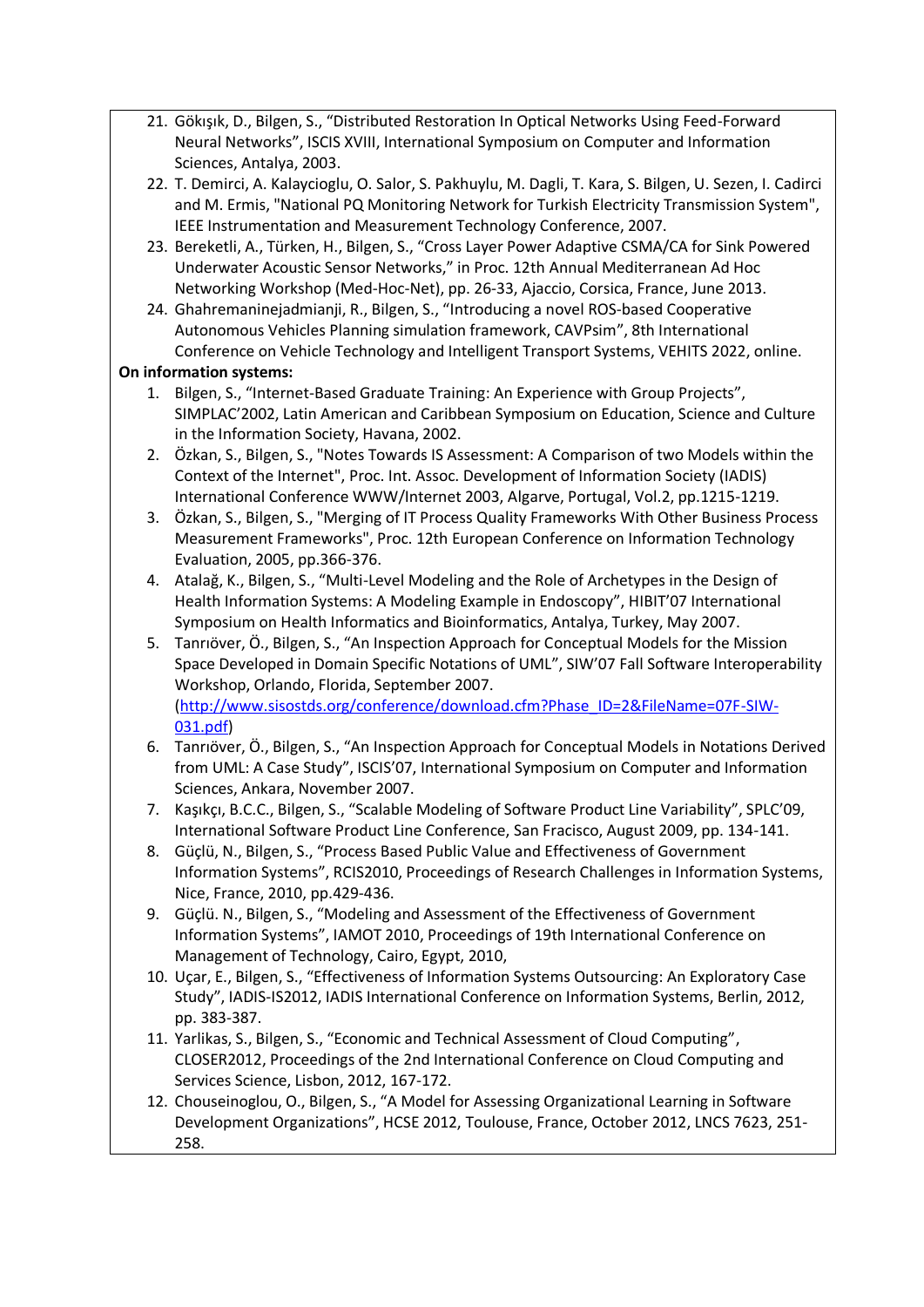- 13. Yılmaz Taştekin, S., Erten, Y. M., Bilgen, S., "Product Development Time Improvement with Requirements Reuse", The Seventh International Conference on Software Engineering Advances, ICSEA 2012, November 18-23, 2012 - Lisbon, Portuga, pp. 394-400.
- 14. Özen, G., Karagöz, N. A., Chouseinoglou, O., Bilgen, S., "Assessing Organizational Learning in IT Organizations: An experience report from industry", 23rd International Workshop on Software Measurement (IWSM) and the 8th International Conference on Software Process and Product Measurement (Mensura) (IWSM-MENSURA 2013), Ankara, 23-25 October 2013.
- 15. Chouseinoglou, O., Bilgen, S., "Introducing Critical Thinking to Software Engineering Education", Software Engineering Research, Management and Applications, Studies in Computational Intelligence Volume 496, 2014, pp 183-195.
- 16. Tüzün, E., Tekinerdogan, B., Bilgen, S., "Deriving Metrics to Support Software Product Line Feasibility Analysis", ICSR Workshop, DReMeR'13.
- 17. Erturan, Y.N., Bilgen, S., Tokdemir, G., Cagiltay, N.E., Ozcebe, E., "A Mobile Application Flow Representation for Mutual Understanding of IT and Healthcare Professionals", M. Kurosu (Ed.): Human-Computer Interaction, Part I, HCII 2013, LNCS 8004, pp. 310-319, 2013.
- 18. Asan, E., Albrecht, O., Bilgen, S., "Handling Complexity in System of Systems Projects -Lessons Learned from MBSE Efforts in Border Security Projects", Proc. Fourth Int. Conf. Complex Systems Design & Management, CSD&M 2013, pp. 281-299.(Best Paper Award)
- 19. Deniz, B., Bilgen, S., "An Empirical Study of Software Reuse and Quality in an Industrial Setting", B. Murgante et al. (Eds.): ICCSA 2014, Part V, LNCS 8583, pp. 508-523, 2014.
- 20. Yildiz, E., Bilgen, S., Tokdemir, G., Çağıltay, N.E., Erturan, Y.N., "Analysis of B2C Mobile Application Characteristics and Quality Factors Based on ISO 25010 Quality Model", MWIS2014, LNCS 8640, pp 261-274, 2014.
- 21. Iren, D., Kul, G., Bilgen, S., "Utilization of synergetic human-machine clouds: a big data cleaning case", Proc. 1st International Workshop on CrowdSourcing in Software Engineering CSI-SE 2014, pp. 15-18.
- 22. Iren, D., Bilgen, S., "Cost models of quality assurance in crowdsourcing", IEEE Fifth Int'l Conf. On Communications and Electronics (ICCE), 2014, pp. 504-509.

### On music processing:

- 1. Germen, E., Bilgen, S., Yücel, M.D., "A Microprocessor-Based System for Transcription and Processing of Single-Part Music", 10th International Conference on Artificial Intelligence, Workshop W12, Vienna, 1992.
- 2. İzmirli, Ö., Bilgen, S., "Classification of Note-Rhythm Complexities in Melodies Using a Neural Network Model", 10th International Conference on Artificial Intelligence, Workshop W12, Vienna, 1992.
- 3. İzmirli, Ö., Bilgen, S., "Recognition of Musical Tonality with Finite State Automata", International Symposium on Computer and Information Sciences, ISCIS VIII, Istanbul, 1993.
- 4. İzmirli, Ö., Bilgen, S., "Single and Multi-part Tonal Context Determination", International
- 1. Conference on Music Perception and Recognition ICMPC III, Liege, 1994.
- 5. Izmirli, Ö., Bilgen, S., "Recognition of Musical Tonality from Sound Input", IEEE MELECON'94, Antalya, 1994.
- 6. Izmirli, Ö., Bilgen, S., "A Multiple Frequency Tracking Algorithm", JIM'96, Computer Music Conference, Caen, France, 1996.
- 7. Bora, U., Bilgen, S., "Computational Comparison of Piano Performances", ISCIS XIV, International Symposium on Computer and Information Sciences, Kuşadası, 1999, 168-176.

### **Books or Book Chapters**

1. Izmirli, O. and Bilgen, S. "Multiple Fundamental Tracking for Polyphonic Note Recognition" pp. 305-314 in M Chemillier and F. Pachet (Ed.s), Recherches et Applications en Informatique Musical, Hermes Editors, 1998.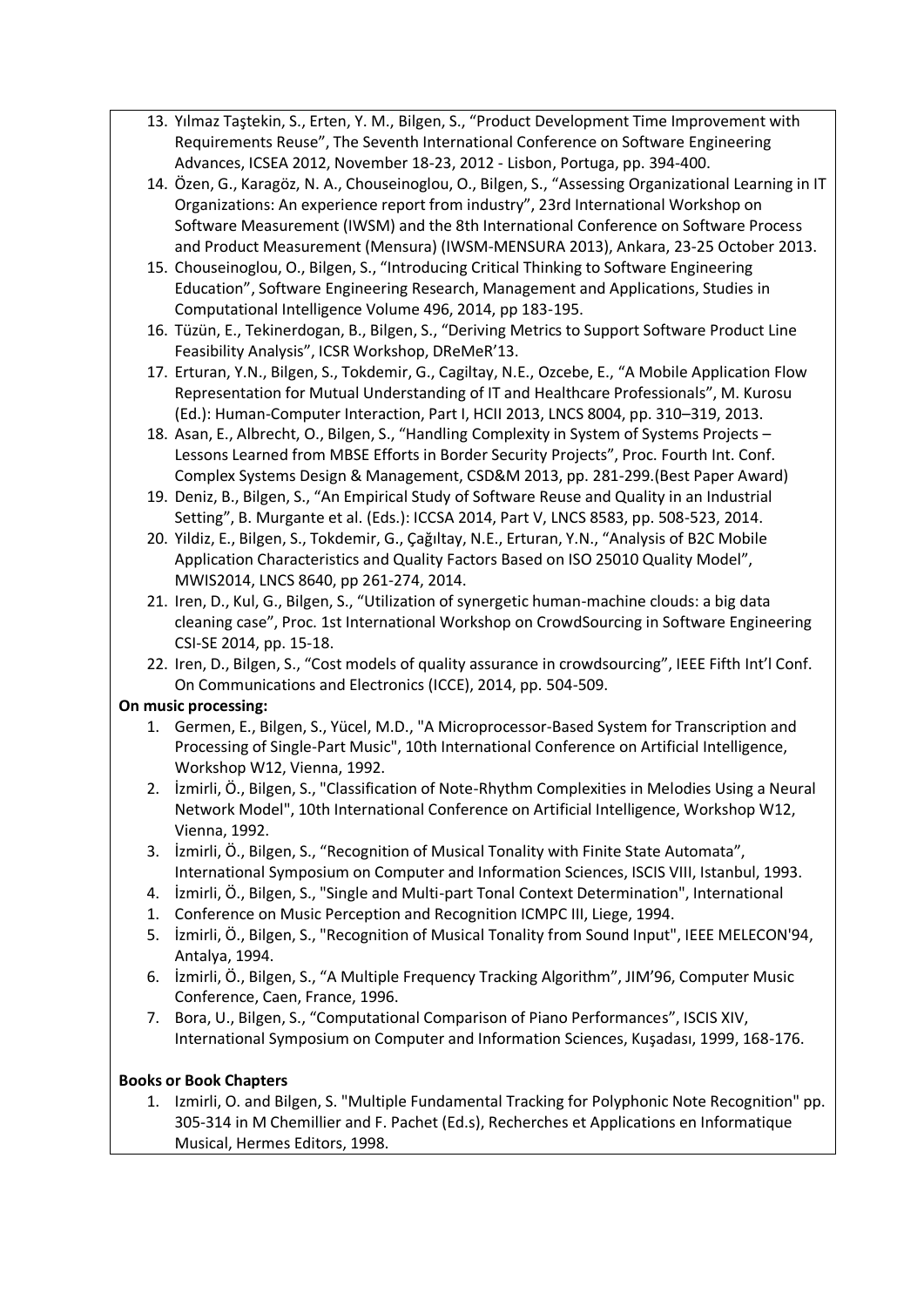- 2. Tanriöver, Ö., Bilgen, S., "Ch. 15. UML-Based Conceptual Models and V&V," in S. Robinson, R. Brooks, K. Kotiadis, D.-J. Van Der Zee (Ed.s), Conceptual Modeling for Discrete-Event Simulation, Taylor & Francis, 2010.
- 3. Asan, E., Bilgen, S., "Ch. 4. Agility Problems in Traditional Systems Engineering A Case Study" pp. 53-71, Complex Systems Design & Management, Springer, Berlin, Heidelberg, 2013. doi:10.1007/978-3-642-34404-6 4.
- 4. Asan, E., Albrecht, O., Bilgen, S., "Handling Complexity in System of Systems Projects -Lessons Learned from MBSE Efforts in Border Security Projects" pp. 281-299, Complex Systems Design & Management, Springer International Publishing, 2014. doi: 10.1007/978-3-319-02812-5 21.
- 5. Güçlü, A. N., Bilgen, S., Medeni, T. D., Alır, G., & Medeni, İ. T., "Management of Strategic Knowledge and Technology in Government Agencies for Public Value" pp. 4629-4640 in M. Khosrow-Pour (Ed.), Encyclopedia of Information Science and Technology, Third Edition, Hershey, PA: Information Science Reference, 2015. doi:10.4018/978-1-4666-5888-2.ch454
- 6. Yarlikas, S., & Bilgen, S., "Ch. 12. Measures for Cloud Computing Effectiveness Assessment" pp. 251-271 in Information Resources Management Association (Ed.), Web-Based Services: Concepts, Methodologies, Tools, and Applications, Hershey, PA: Information Science Reference, 2016. doi:10.4018/978-1-4666-9466-8.ch012.

# **Papers in National Refereed Journals**

- 1. Bilgen, S., "Gelismekte Olan Ülkeler ve Bilisim Uygulayımbilimi", ODTÜ Gelisme Dergisi, 9:1, 1982, 87-97.
- 2. Bilgen, S., Deligönül, Z.Ş., "Yenileme Kuramında Volterra Denkleminin Çözümü İçin Bir Yöntem", ODTÜ Gelişme Dergisi, 11(3,4), 1984, 369-390.
- 3. Salamah, M., Bilgen, S., "Distributed Memory Multiprocessor Communications", ELEKTRİK, Turkish Journal of Electrical Engineering & Computer Sciences, 4(1-2-3), 1996, 1-24.
- 4. Koçyiğit, A., Gökışık, D., Bilgen, S., "All-Optical Networks", ELEKTRİK, Turkish Journal of Electrical Engineering & Computer Sciences, 9(2), 2001, 69-121.
- 5. Bilgen, S., Demirörs, O., Karagöz, A., "Kavramsal Modelleme ve Simülasyon Projelerinde Önemi", Savunma Sanayii Gündemi Dergisi, 2010/1, Sayı:11, 32-37.
- 6. Yarlıkaş, S., Bilgen, S., "Bulut Bilişim sorunlarının önem düzeyleri üzerine bir inceleme", İnternet Uygulamaları ve Yönetimi Dergisi (IUYD), 2015, 6(1), 33-51.

# **Papers in National Refereed Conferences**

- 1. Bilgen, S., "Doğal Dildeki Metinlerin Kavramsal Çözümlemesi", TBD 2. Ulusal Bilisim Kurultayı, Ankara, 1978, 175-183.
- 2. Bilgen, S., "Kişisel Bilgisayar Çevresinde Yönetim Bilişim Sistemi Geliştirme Teknolojisi", 2. Türkiye Bilgisayar Kongresi, Ankara, 1985, 11-15.
- 3. Bilgen, S., Deligönül, Z.Ş., "Kobra Işlevleri ve Tümlevsel Denklemlerin Sayısal Çözümü", TBD 6. Ulusal Bilisim Kurultayı, Ankara, 1986, 84-91.
- 4. Bilgen, S., Ekinci, O., "Form Sınıfı Sanal Uç Hizmeti", II. Ulusal Elektrik Mühendisliği Kongresi, Ankara, 1987, 420-423.
- 5. Bilgen, S., Ekinci, O., "Bilgisayar Ağlarında Sanal Uç Protokolleri Kullanımı ve ISO 9040 Uygulaması", TBD 7. Ulusal Bilişim Kurultayı, Eskişehir, 1988, 215-222.
- 6. İzmirli, Ö., Bilgen, S., Yücel, M.D., "Bilgisayarda Müzik Tanıma", III Ulusal Elektrik Mühendisliği Kongresi, Istanbul, 1989, 440-442.
- 7. Akar, T., Bilgen, S., "Devre Anahtarlamalı Şebeke Tasarımı", III Ulusal Elektrik Mühendisliği Kongresi, Istanbul, 1989, 571-574.
- 8. Altintas, O., Bilgen, S., "Paket Anahtarlamalı Sebekelerde Basarım Cözümlemesi için bir Yaklaşıklama Yöntemi", III Ulusal Elektrik Mühendisliği Kongresi, Istanbul, 1989, 575-578.
- 9. Bilgen, S., "Bilişim Etkinliklerinde Kurumlaşma", 1989 Sanayi Kongresi, Ankara, 66-68.
- 10. İzmirli, Ö., Bilgen, S., Yücel, M.D., "Müzik Akorlarının Bilgisayarla Tanınması", ODTU EEMB 30.Yıl Sempozyumu, Ankara, 1989, 67-70.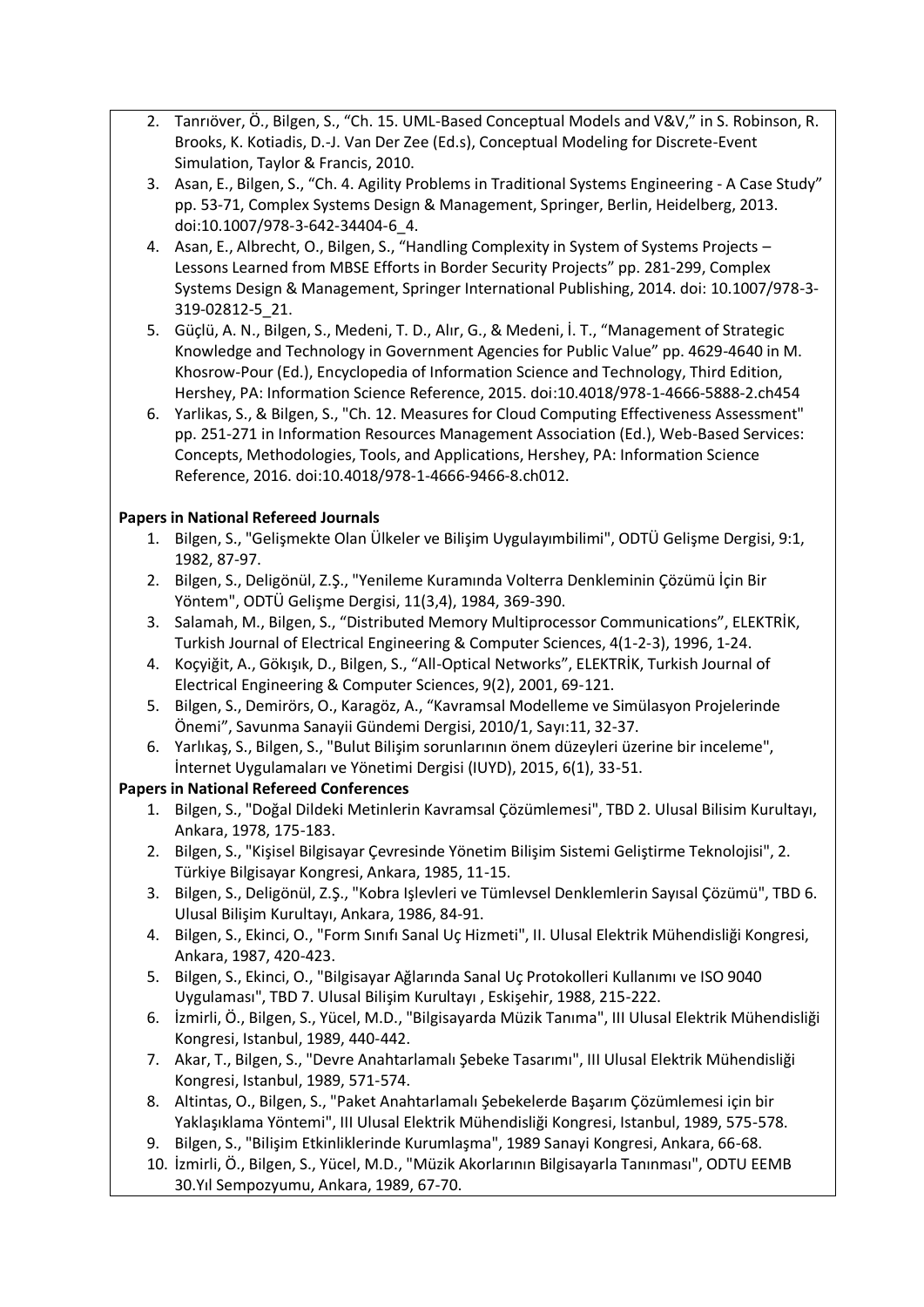- 11. Bilgen, S., "Bilgisayar Ağlarında Açık Sistem Bağlaşımı (OSI)", ODTU EEMB 30.Yıl Sempozyumu, Ankara, 1989, 236-238.
- 12. Altıntaş, O., Bilgen, S., "Bilgisayar Ağlarinda Paket Ayrıştırma/Sıralama", ODTU EEMB 30.Yıl Sempozyumu, Ankara, 1989, 239-242.
- 13. Yardım, Y., Bilgen, S., "Bir Mesaj Aktarım Yazılımı", ODTU EEMB 30.Yıl Sempozyumu, Ankara, 1989, 254-257.
- 14. Bağrıaçık, Y., Bilgen, S., "TURPAK Paket Anahtarlama Şebekesinin Başarım Değerlendirmesi", TBD 8. Ulusal Bilişim Kurultayı, Ankara, 1990.
- 15. Kuşdemir, L., Bilgen, S., "Yüksek Hızlı Bilgisayar Ağları Fiber Dağıtık Veri Arabirimi (FDDI) ve Dağıtık Kuyruk İkili Anahat (DQDB) Standartları", BILKON'91, Ankara, 1991, 170-173.
- 16. Bilgen, S., Başlar, B., "ATM Bağlayıcısı Başarım Değerlendirmesi İçin bir Benzetim Modeli", IV. Ulusal Elektrik Mühendisliği Kongresi, İzmir, 1991.
- 17. Memişoğlu, A.T., Bilgen, S., "Gilbert-Elliott Kanalı İçin bir Karma ARQ Protokolu", IV. Ulusal Elektrik Mühendisliği Kongresi, Izmir, 1991.
- 18. Bilgen, S., "Bilişim ve Müzik", TBD BİLİŞİM'93, Istanbul, 1993, 54-57.
- 19. Bilgen, S., Salamah, M., "Cokislemcili Bilgisayarlarda İslemcilerarası İletisim için bir ATM Bağlayıcı Önerisi", BAS'96 1. Bilgisayar Ağları Sempozyumu, İstanbul, 1996, 173-179.
- 20. Bilir, B., Bilgen, S., "Packet Radio TDMA Performance Evaluation", BAS'97 2.Bilgisayar Ağları Sempozyumu, Ankara, 1997, 109-116.
- 21. Başbuğoğlu, O., Bilgen, S., "A Distributed Minimal Wavelength Conversion Routing Algorithm for WDM Networks", BAS'99 4.Bilgisayar Ağları Sempozyumu, İstanbul, 1999, 36-43.
- 22. Bilgen, S., "Kamu Kesiminde Bilişim Hizmetlerinde Dış Kaynak Kullanımı", Davetli Konuşma, TBD BİLİŞİM'99, (Outsourcing of Information Systems Services in the Public Sector, Invited *Speech, in Turkish*) İstanbul, 1999, 67-70.
- 23. Koçyiğit, A., Bilgen, S., "Tümüyle Optik Ağlarda İstatistiksel Öngörüye Dayalı Eniyi Yönlendirme ve Dalga Boyu Atama", BİLİŞİM'2001, Eylül 2001, İstanbul.
- 24. Eryilmaz, U., Bilgen, S., Molyer, O., "Doğrulama ve Geçerleme Yaklaşımlarının Görev Uzayı Kavramsal Modellerine Yönelik İncelenmesi", SAVTEK 2006, Haziran 2006, Ankara.
- 25. Chouseinoglou, O., Karagöz, N.A., İren, D., Özen, G., Bilgen, S., "AiOLoS: Yazılım Geliştiren Organizasyonlarda Örgütsel Öğrenmeyi Değerlendirme Modeli<sup>n</sup>, 7. Ulusal Yazılım Mühendisliği Sempozyumu (UYMS13), İzmir, 25-28 September 2013.
- 26. Ayaz, S., Bilgen, S., "JSON Sözdizimli Gerçek Zamanlı İletişim Protokolü", 13. Ulusal Yazılım Mühendisliği Sempozyumu (UYMS19), İzmir, 23-25 September, 2019.

| <b>OTHER ACADEMIC ACTIVITIES</b>                 |                                     |                                                                                                                                                                                                                                                                                                                                                |            |
|--------------------------------------------------|-------------------------------------|------------------------------------------------------------------------------------------------------------------------------------------------------------------------------------------------------------------------------------------------------------------------------------------------------------------------------------------------|------------|
|                                                  |                                     | Completed                                                                                                                                                                                                                                                                                                                                      | Devam Eden |
| Supervised studies                               | M.Sc.                               | 103                                                                                                                                                                                                                                                                                                                                            |            |
|                                                  | PhD                                 | 28                                                                                                                                                                                                                                                                                                                                             | 3          |
| <b>Editing Scientific/Technical Publications</b> | Eskişehir.<br>Software Engineering. | 2009-present: The Computer Journal, published by<br>the British Computer Society.<br>2008-present: Editor for Turkish Journal of Electrical<br>Engineering and Computer Sciences (ELEKTRIK).<br>2000-present: Consulting Editor for Anadolu<br>University Journal of Science and Technology,<br>2014: IEEE Communications Letters; Advances in |            |